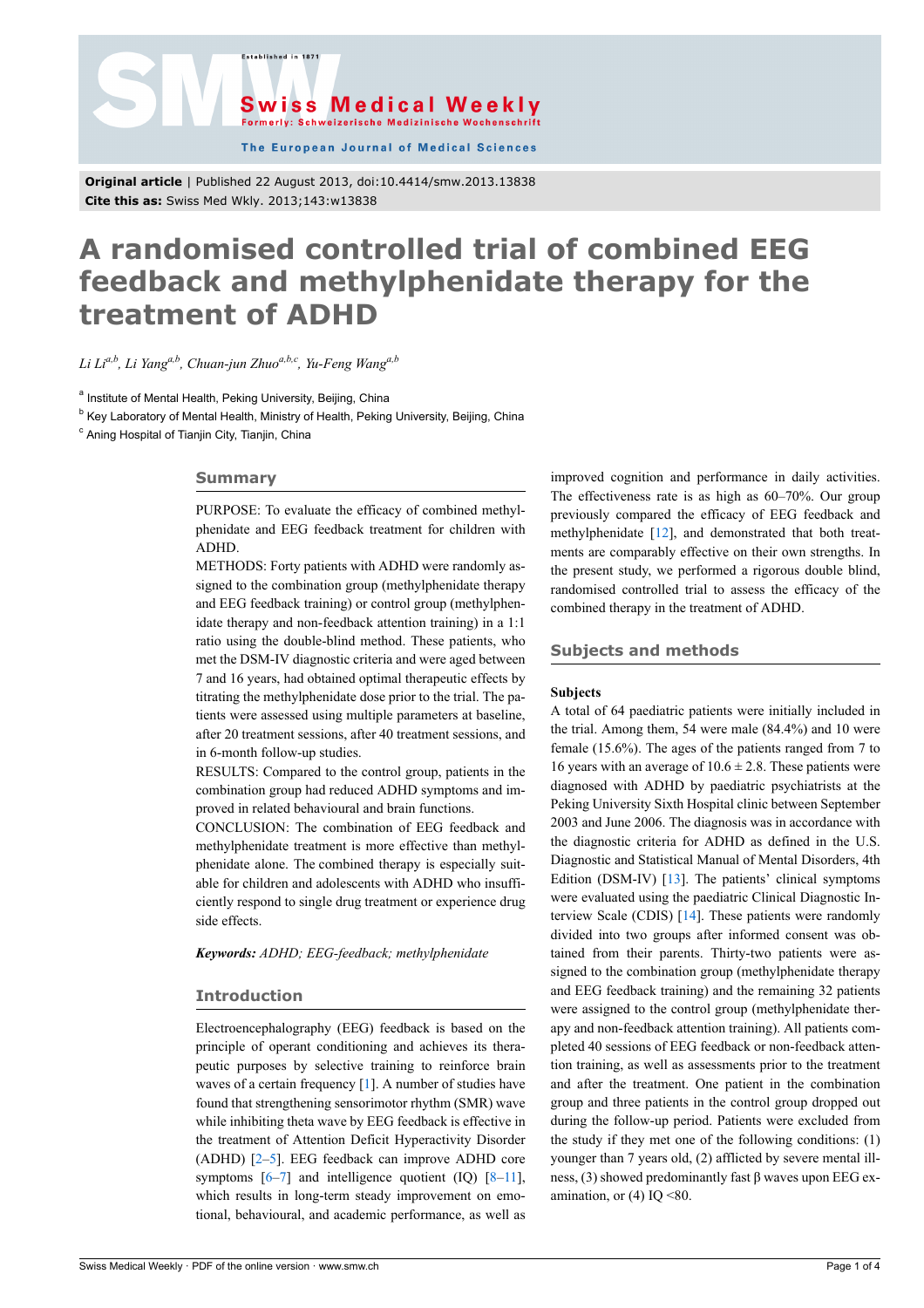The two groups of patients were not statistically different in terms of baseline age, gender, ADHD subtypes, EEG types, core symptoms, behavioural problems, social function, brain function, drug side effects, general body condition, laboratory tests, and methylphenidate dosage (P >0.05, table 1).

## **Methods**

Informed consent has been received from all participants and the ethics of current study was approved as part of Peking University Health Science Centre 2003-2005 2.1.1 evidence-based medicine research project.

# *Randomised grouping and blind experimental design*

Before receiving EEG treatment or non-feedback attention training, patients had been treated with methylphenidate and the optimal therapeutic effects were obtained by titrating the dose of methylphenidate (i.e., further increasing the amount of methylphenidate no longer increased the efficacy or caused side effects). Patients were assigned to A (combination) and B (control) groups in a 1:1 ratio using a block randomisation method. Opaque envelopes were used for randomisation. The two envelopes were labeled "A" and "B", respectively, and the randomisation programme was designed by the Epidemiology Centre of Peking University Third Hospital. Random numbers were generated by computer software and sealed in the two envelopes. Patients (as well as their families) and efficacy evaluators were blindly selected.

#### *EEG feedback and non-feedback attention training*

All training was performed on an Autogenic A620 EEG feedback therapeutic apparatus (Rayfield Technology Inc., USA). For EEG feedback training, the 4-8 Hz  $\theta$  wave was suppressed while 12-15 Hz SMR was strengthened. For non-feedback attention training, the threshold was set to non-feedback status. Instructions and game sequences were unified. Patients received the training 2 to 5 times per week and each training session lasted 25 to 35 minutes.

#### *Methylphenidate dose adjustment*

The starting dose was 5-10 mg once a day. The dose could be increased by 5 mg per week until the optimal dose (best therapeutic effect with the fewest side effects) was achieved. The maximum dose taken per day was not more than 60 mg. The two groups had been maintained on the optimal methylphenidate doses by dosage titration and received EEG feedback or non-feedback attention training in

the subsequent five months, during which the dosage could be further adjusted to maintain maximum efficacy. At the end of the training, the minimum effective dose was used for maintenance therapy.

#### *Assessment methods*

## **Core symptoms and related behavioural problems**

ADHD symptoms were assessed using the DSM-IV parentteacher questionnaire for ADHD [\[15](#page-3-10)]. The related behavioural problems were assessed with Conners' Parent-Teacher Questionnaire [[16,](#page-3-11) [17\]](#page-3-12), Rutter Children's Behaviour Questionnaire [[18\]](#page-3-13), and Achenbach Child Behaviour Checklist [[19\]](#page-3-14).

### **Social function**

Social function was assessed using the peer interactions as-sessment scale [\[20](#page-3-15)], school report card, and global assessment of functioning (GAF) scale [[13\]](#page-3-8).

### **Brain function**

Brain function was assessed using the encephalofluctuograph technology (ET). EEG was performed on an HY9212 ET apparatus (Huayang Technology Inc., China) [[21,](#page-3-16) [22](#page-3-17)].

## *Drug dosage and side effects*

Methylphenidate dosage was recorded and the side effects were evaluated using the side effect scale of stimulant medication [\[23](#page-3-18)].

#### *Statistical analyses*

Data were processed and analysed using SPSS11.5 software. Qualitative data were compared using independent samples t tests and  $\chi^2$  tests and are expressed as the mean  $\pm$  standard deviation (X  $\pm$  s). Non-normal distributed data were analysed using the independent samples rank sum test. Paired samples were analysed using the Wilcoxon signed-rank test.

### **Results**

## **Assessment of core symptoms and behavioural problems**

In the follow-up sessions, the combination group showed significant improvement compared to the control group in attention deficit scores, hyperactivity/impulsivity scores, and total score in the ADHD parent-teacher questionnaire, as well as improved hyperactivity scores in Conners'

| Table 1: General patient characteristics of the two groups of patients at baseline.                                                                                                                                                                                            |                  |                      |            |       |  |
|--------------------------------------------------------------------------------------------------------------------------------------------------------------------------------------------------------------------------------------------------------------------------------|------------------|----------------------|------------|-------|--|
|                                                                                                                                                                                                                                                                                | Comb. $(n = 32)$ | Control ( $n = 32$ ) | $Z/\chi^2$ | р     |  |
| Age range (years old)                                                                                                                                                                                                                                                          | $7 - 17$         | $7 - 16$             |            |       |  |
| Average age $(\overline{x} \pm s)$                                                                                                                                                                                                                                             | $10.8 \pm 2.6$   | $10.4 \pm 2.9$       | 0.586      | 0.560 |  |
| Male to female ratio                                                                                                                                                                                                                                                           | 4.3:1            | 7:1                  |            |       |  |
| Male $(\%)^*$                                                                                                                                                                                                                                                                  | 26 (81.3)        | 28 (87.5)            | 0.470      | 0.220 |  |
| Less than ten years old                                                                                                                                                                                                                                                        | 14               | 15                   |            |       |  |
| ADHD subtypes*                                                                                                                                                                                                                                                                 |                  |                      | 0.390      |       |  |
| ADHD-HI                                                                                                                                                                                                                                                                        |                  |                      |            |       |  |
| ADHD-I                                                                                                                                                                                                                                                                         | 21               | 21                   |            |       |  |
| ADHD-C                                                                                                                                                                                                                                                                         |                  | 10                   |            |       |  |
| Abnormal EEG (%)*                                                                                                                                                                                                                                                              | 7(21.2)          | 6(18.8)              | 0.10       | 0.230 |  |
| $\mathbf{M}_{\text{eff}}$ , $\nabla$ , is a consequently distribution of subset of the indicated denotes and consequently $\mathbf{A}$ , $\mathbf{A}$ and $\mathbf{A}$ , $\mathbf{A}$ and $\mathbf{A}$ and $\mathbf{A}$ and $\mathbf{A}$ and $\mathbf{A}$ and $\mathbf{A}$ and |                  |                      |            |       |  |

Note:  $\triangledown$ non-normal data distribution analysed with independent samples rank sum test, \* $\chi^2$  test. Comb., the combination group.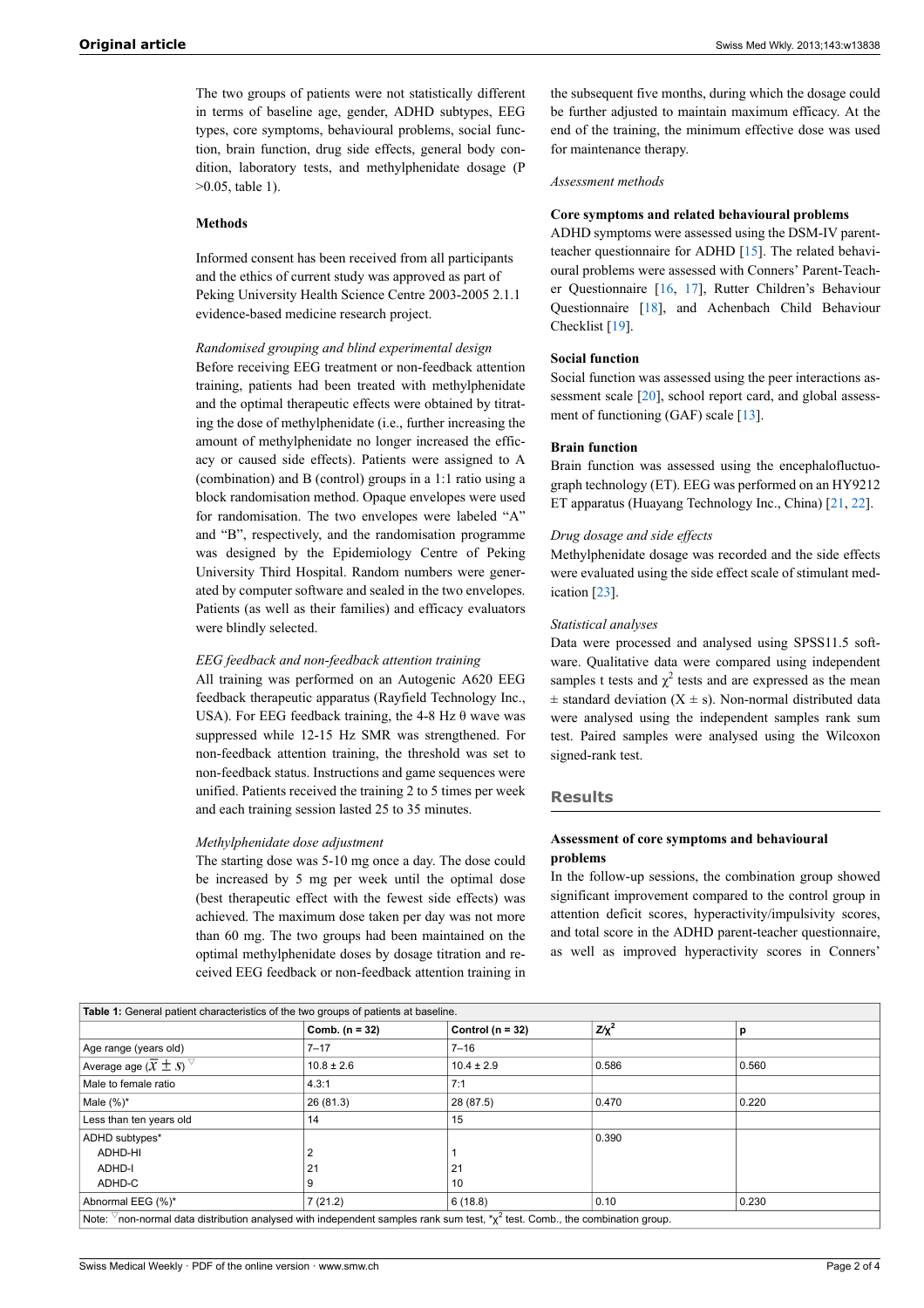Parent-Teacher Questionnaire compared to the control group ( $p \le 0.05$ , table 2).

## **Social function assessments**

In the peer interactions assessment scale, the combination group had significantly lower scores than the control group in follow-up studies ( $p \le 0.001$ , table 3).

In the GAF scale, the combination group performed significantly better than the control group after 40 sessions of treatment as well as in follow-up sessions ( $p \le 0.001$ , table 3).

#### **Brain function assessment**

For the average dominant probability of  $\alpha$  wave components, the dominant probability of 8 Hz wave decreased significantly in patients of the combination group, from 24.2%  $\pm$  11.9% (baseline) to 21.8%  $\pm$  10.4% (after 40 sessions, p <0.05) and  $20.4\% \pm 12.6\%$  (in follow-up sessions, p <0.01), respectively.

For major and auxiliary frequencies of α-wave, in followup sessions, the major frequency of α-wave of the patients in the combined group increased from  $9.0 \pm 0.3$  Hz to  $9.6 \pm$ 1.2 Hz, which was higher than the control group ( $p \le 0.01$ ).

#### **Assessment of drug dosage and side effects**

Some patients in the combination group lowered the dose of methylphenidate from  $19.6 \pm 9.8$  mg prior to treatment to  $15.2 \pm 8.2$  mg in follow-up sessions, whereas the dose for the control group was  $19.2 \pm 7.3$  mg in follow-up. The difference between the two groups was statistically significant ( $p \le 0.05$ , table 4).

In this study, the most common side effects were decreased appetite (53.1%), irritability (56.3%), followed by nail bit-

ing (37.5%), dizziness (34.4%), and fatigue (32.8%). The extent of reaction positively correlated with the methylphenidate dose. The incidence rate of side effects in the combination group was 53% after 40 sessions and 42% in follow-up versus 67% and 61%, respectively, in the control group.

# **Discussion**

Stimulants are currently the first choice of medication to treat ADHD. However, because stimulants can affect appetite and sleep, and potentially affect development as well, the treatment generally results in poor patient adherence [[24\]](#page-3-19). Therefore, EEG feedback is considered a very promising alternative and auxiliary therapy [\[25](#page-3-20)–[27\]](#page-3-21). Many controlled studies have shown that a combination of medication and EEG feedback can improve ADHD symptoms with similar effectiveness  $[28-32]$  $[28-32]$  $[28-32]$ . Based on the results from previous studies [[12,](#page-3-7) [33\]](#page-3-24), we confirmed the effectiveness of combining EEG feedback and methylphenidate treatment to improve ADHD symptoms in a strict doubleblind, randomised controlled trial.

This study has also determined that the combined therapy is superior in terms of improvement on core symptoms, related behavioural problems, and brain function. The advantages persisted even after treatment ceased. Some patients reduced the dose of methylphenidate and the side effects were ameliorated following the combined therapy. In light of China's cultural background, long-term clinical use of stimulant medication in children has been restricted due to parents' concerns, and the combination therapy would more practical in this situation.

| Table 2: DSM-IV ADHD and Conners' questionnaire results at various time points. |                 |                 |                |                                |                |                    |  |
|---------------------------------------------------------------------------------|-----------------|-----------------|----------------|--------------------------------|----------------|--------------------|--|
|                                                                                 | <b>Baseline</b> |                 |                | After 40 sessions of treatment |                | Follow-up          |  |
|                                                                                 | Comb.           | Control         | Comb.          | Control                        | Comb.          | Control            |  |
| Attention deficit score (parent)                                                | $23.5 \pm 4.2$  | $22.9 \pm 6.1$  | $22.6 \pm 3.7$ | $23.9 \pm 6.0$                 | $21.6 \pm 4.5$ | $25.7 \pm 4.7***$  |  |
| Attention deficit score (teacher)                                               | $24.3 \pm 4.7$  | $22.5 \pm 5.8$  | $21.2 \pm 4.6$ | $23.6 \pm 6.3$                 | $19.9 \pm 3.9$ | $25.4 \pm 3.6***$  |  |
| Hyperactivity and impulsivity (parent)                                          | $18.5 \pm 5.0$  | $18.1 \pm 6.0$  | $16.6 \pm 4.7$ | $17.3 \pm 6.3$                 | $16.0 \pm 4.0$ | $19.2 \pm 6.1*$    |  |
| Hyperactivity and impulsivity (teacher)                                         | $20.3 \pm 6.6$  | $18.7 \pm 6.2$  | $16.8 \pm 5.6$ | $18.4 \pm 6.5$                 | $16.1 \pm 6.5$ | $19.8 \pm 6.1*$    |  |
| DSM-IV total score (parent)                                                     | $42.3 \pm 7.5$  | $41.0 \pm 9.9$  | $38.6 \pm 7.8$ | $41.2 \pm 9.9$                 | $37.9 \pm 6.5$ | $44.9 \pm 8.5$ *** |  |
| DSM-IV total score (teacher)                                                    | $44.3 \pm 9.5$  | $41.6 \pm 10.6$ | $37.9 \pm 8.7$ | $41.8 \pm 11.1$                | $35.0 \pm 7.4$ | $43.7 \pm 9.8***$  |  |
| Conners' Hyperactivity score (parent)                                           | $5.3 \pm 3.1$   | $4.6 \pm 3.1$   | $3.3 \pm 2.5$  | $4.5 \pm 2.9$                  | $3.0 \pm 2.4$  | $4.4 \pm 3.0^*$    |  |
| Conners' Hyperactivity score (teacher)                                          | $10.9 \pm 5.6$  | $8.7 \pm 5.4$   | $8.0 \pm 5.4$  | $9.3 \pm 5.0$                  | $6.4 \pm 3.8$  | $9.6 \pm 4.5$ **   |  |
| Note: normal distribution data analysed with independent samples t-test.        |                 |                 |                |                                |                |                    |  |

p < 0.05, \*\*p< 0.01, \*\*\*p< 0.001

samples rank sum test.

| <b>Table 3: Peer interactions scale and GAF results at various time points.</b>                                                                                                         |                 |                |                                |                   |                |                   |  |
|-----------------------------------------------------------------------------------------------------------------------------------------------------------------------------------------|-----------------|----------------|--------------------------------|-------------------|----------------|-------------------|--|
|                                                                                                                                                                                         | <b>Baseline</b> |                | After 40 sessions of treatment |                   | Follow-up      |                   |  |
|                                                                                                                                                                                         | Comb.           | Control        | Comb.                          | Control           | Comb.          | Control           |  |
| Peer interactions scale                                                                                                                                                                 | $10.6 \pm 5.8$  | $9.3 \pm 5.4$  | $7.5^{\circ}$                  | 9.5               | $6.3 \pm 3.9$  | $10.9 \pm 5.8***$ |  |
| $GAF^{\triangle}$                                                                                                                                                                       | $63.0 \pm 3.4$  | $63.3 \pm 6.2$ | $66.6 \pm 4.0$                 | $60.5 \pm 5.5***$ | $69.0 \pm 6.8$ | $59.6 \pm 6.3***$ |  |
| Note: *p<0.05, **p<0.01, ***p<0.001; $\triangle$ normal distribution data analysed with independent samples t-test.<br>$\degree$ non-normal data distribution analysed with independent |                 |                |                                |                   |                |                   |  |

| <b>Table 4:</b> Comparison of median drug dosages (mg).                                                                        |                |                |          |       |  |
|--------------------------------------------------------------------------------------------------------------------------------|----------------|----------------|----------|-------|--|
| <b>Treatment period</b>                                                                                                        | Comb.          | Control        |          | D     |  |
| Baseline                                                                                                                       | $19.6 \pm 9.8$ | $18.6 \pm 7.3$ | 0.472    | 0.639 |  |
| After 40 sessions of treatment                                                                                                 | $15.2 \pm 8.2$ | $19.2 \pm 7.3$ | $-2.054$ | 0.044 |  |
| Follow-up                                                                                                                      | $12.7 \pm 9.2$ | $20.0 \pm 6.8$ | $-4.426$ | 0.000 |  |
| Note: M is the median. Drug doses are non-normal distributed data and were analysed with an independent samples rank sum test. |                |                |          |       |  |